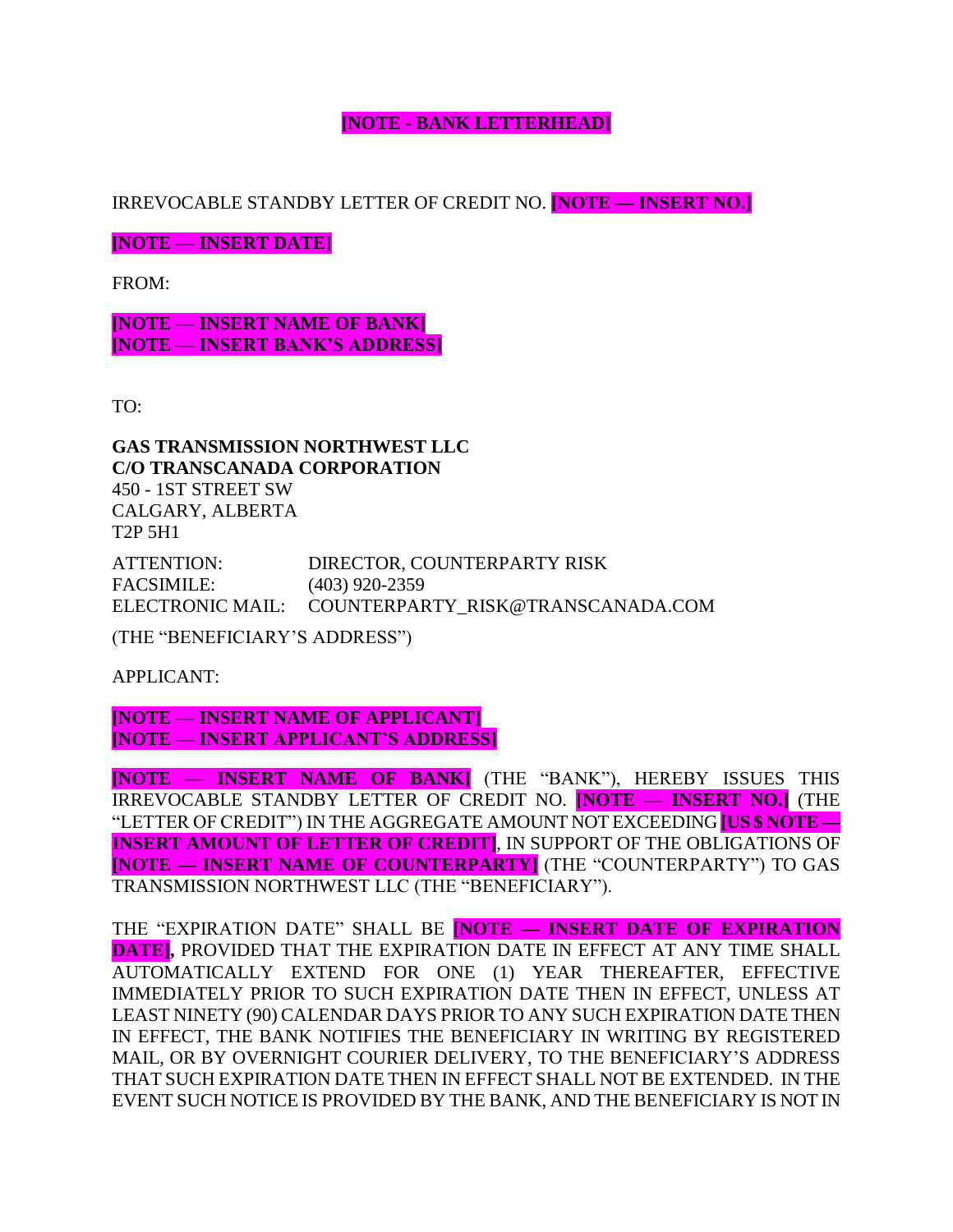RECEIPT OF A REPLACEMENT LETTER OF CREDIT WHICH IS ACCEPTABLE TO IT AT LEAST THIRTY (30) CALENDAR DAYS PRIOR TO THE THEN CURRENT EXPIRATION DATE, THE BENEFICIARY MAY DRAW UPON THIS LETTER OF CREDIT AS OUTLINED BELOW.

FUNDS UNDER THIS LETTER OF CREDIT ARE AVAILABLE TO THE BENEFICIARY ON OR BEFORE THE EXPIRATION DATE ON PRESENTATION BY THE BENEFICIARY OF A REQUEST IN SUBSTANTIALLY THE FORM ATTACHED HERETO AS EXHIBIT "1" (THE "DRAWDOWN DOCUMENT"), DURING BUSINESS HOURS ON ANY DAY ON WHICH THE BANK IS OPEN FOR BUSINESS IN **[NOTE — INSERT CITY AND PROVINCE/STATE IN WHICH DRAWING MUST TAKE PLACE]** AT **[NOTE — INSERT BANK'S ADDRESS, INCLUDING MAIL ADDRESS, COURIER ADDRESS AND FACSIMILE NUMBER]** (THE "BANK'S ADDRESS").

THE BANK HEREBY UNDERTAKES TO HONOUR THE DRAWDOWN DOCUMENT, IF IN COMPLIANCE WITH THE TERMS OF THIS LETTER OF CREDIT AT THE BANK'S ADDRESS, WITHOUT INQUIRING WHETHER THE BENEFICIARY HAS A RIGHT, AS BETWEEN THE BENEFICIARY AND THE COUNTERPARTY, TO MAKE SUCH REQUEST AND WITHOUT RECOGNIZING ANY CLAIMS OF THE COUNTERPARTY. PRESENTATION OF THE DRAWDOWN DOCUMENT VIA FACSIMILE, ELECTRONIC MAIL, REGISTERED MAIL, COURIER OR IN PERSON SHALL BE PERMITTED HEREUNDER. PRESENTATION OF THE DRAWDOWN DOCUMENT SHALL BE HONORED WITHIN TWO (2) BUSINESS DAYS AFTER RECEIPT OF THE DRAWDOWN DOCUMENT. PAYMENT WILL BE EFFECTED BY WIRE TRANSFER IN IMMEDIATELY AVAILABLE FUNDS TO SUCH ACCOUNT AS BENEFICIARY MAY DESIGNATE TO US IN SUCH DRAWDOWN DOCUMENT.

ANY NUMBER OF PARTIAL DRAWINGS AND MULTIPLE PRESENTATIONS ARE PERMITTED UNDER THIS LETTER OF CREDIT.

THIS LETTER OF CREDIT SHALL BE GOVERNED BY THE INTERNATIONAL CHAMBER OF COMMERCE'S INTERNATIONAL STANDBY PRACTICES ("ISP 98") EXCEPT TO THE EXTENT THAT THE TERMS HEREOF ARE INCONSISTENT WITH THE PROVISIONS OF THE ISP 98, IN WHICH CASE THE TERMS OF THIS LETTER OF CREDIT SHALL GOVERN.

THIS LETTER OF CREDIT IS GOVERNED BY AND TO BE CONSTRUED ACCORDING TO THE LAWS OF THE STATE OF NEW YORK AND APPLICABLE U.S. FEDERAL LAW**,** WITHOUT GIVING EFFECT TO ANY CHOICE OR CONFLICT OF LAW RULES OR PROVISIONS THEREOF WHICH MAY DIRECT THE APPLICATION OF THE LAWS OR RULES OF ANOTHER JURISDICTION, AS TO MATTERS WHICH ARE NOT GOVERNED BY THE ISP 98. THE PARTIES HEREBY IRREVOCABLY AGREE TO ATTORN TO THE EXCLUSIVE JURISDICTION OF THE COURTS OF THE STATE OF NEW YORK.

A FACSIMILE, ELECTRONIC MAIL OR ELECTRONIC TRANSMISSION OF THIS LETTER OF CREDIT SHALL SERVE AS AN OPERATIVE INSTRUMENT UNTIL RECEIPT BY THE BENEFICIARY OF THE ORIGINAL LETTER OF CREDIT.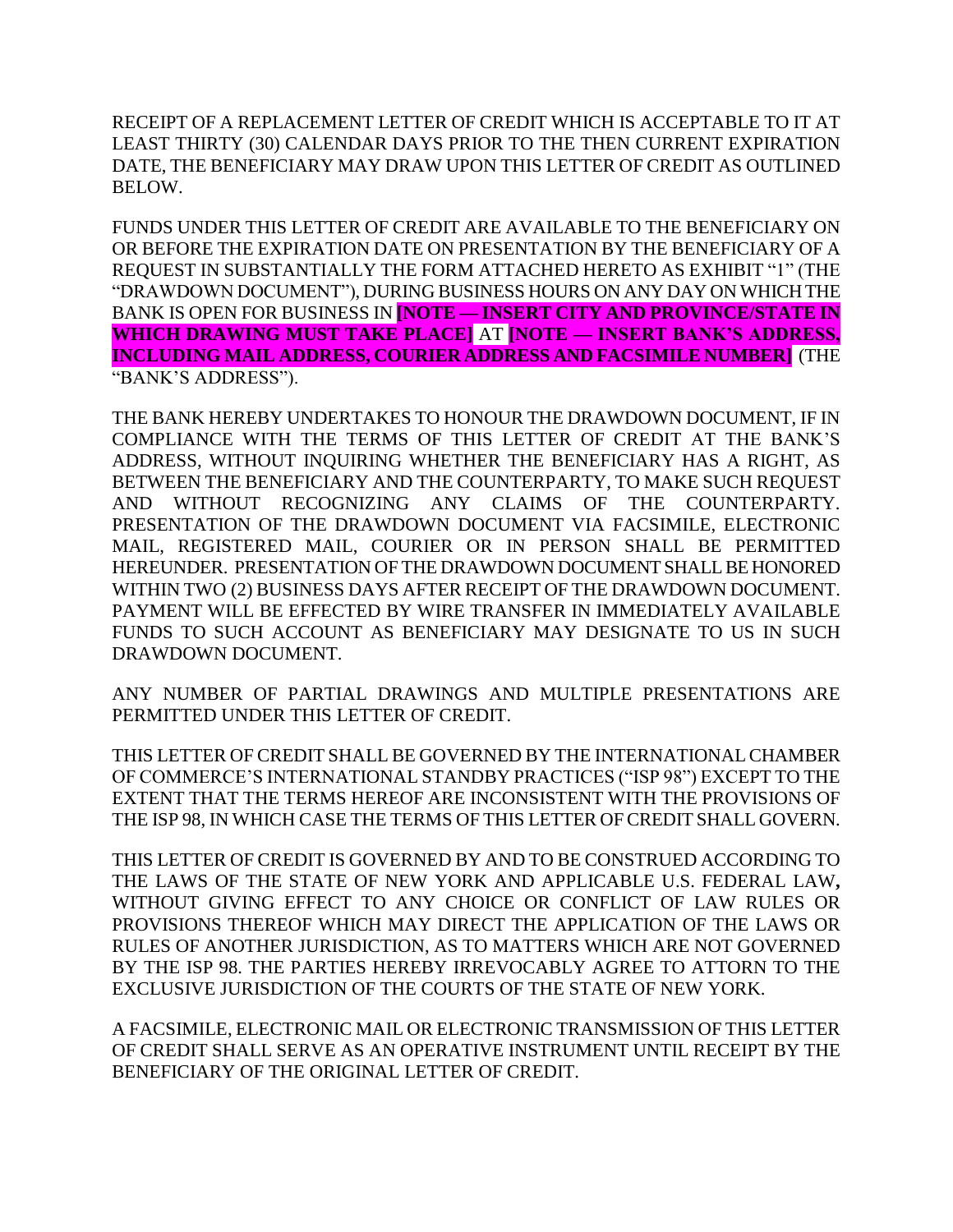NOTICES CONCERNING THIS LETTER OF CREDIT MAY BE SENT TO A PARTY BY COURIER, CERTIFIED MAIL, REGISTERED MAIL, FACSIMILE, ELECTRONIC TRANSMISSION, ELECTRONIC MAIL OR SIMILAR COMMUNICATIONS FACILITY, TO ITS RESPECTIVE ADDRESS SET FORTH HEREIN AND IS DEEMED TO HAVE BEEN RECEIVED BY THE PARTY TO WHOM IT IS SENT AT THE TIME OF ITS DELIVERY IF PERSONALLY DELIVERED, OR ON THE BUSINESS DAY FOLLOWING ITS RECEIPT IF MAILED BY COURIER, CERTIFIED MAIL OR REGISTERED MAIL, OR ON THE BUSINESS DAY FOLLOWING ITS SUCCESSFUL TRANSMITTAL IF SENT BY FACSIMILE, ELECTRONIC TRANSMISSION OR ELECTRONIC MAIL.

THE BENEFICIARY MAY MAKE INQUIRIES REGARDING THIS LETTER OF CREDIT BY WAY OF WRITING ADDRESSED TO THE BANK'S ADDRESS, OR BY TELEPHONE AT **[NOTE — INSERT BANK'S TELEPHONE NO.],** OR BY ELECTRONIC MAIL AT **[NOTE — INSERT BANK'S E-MAIL ADDRESS]**.

**[NOTE — INSERT NAME OF BANK]**

PER:

NAME: TITLE: